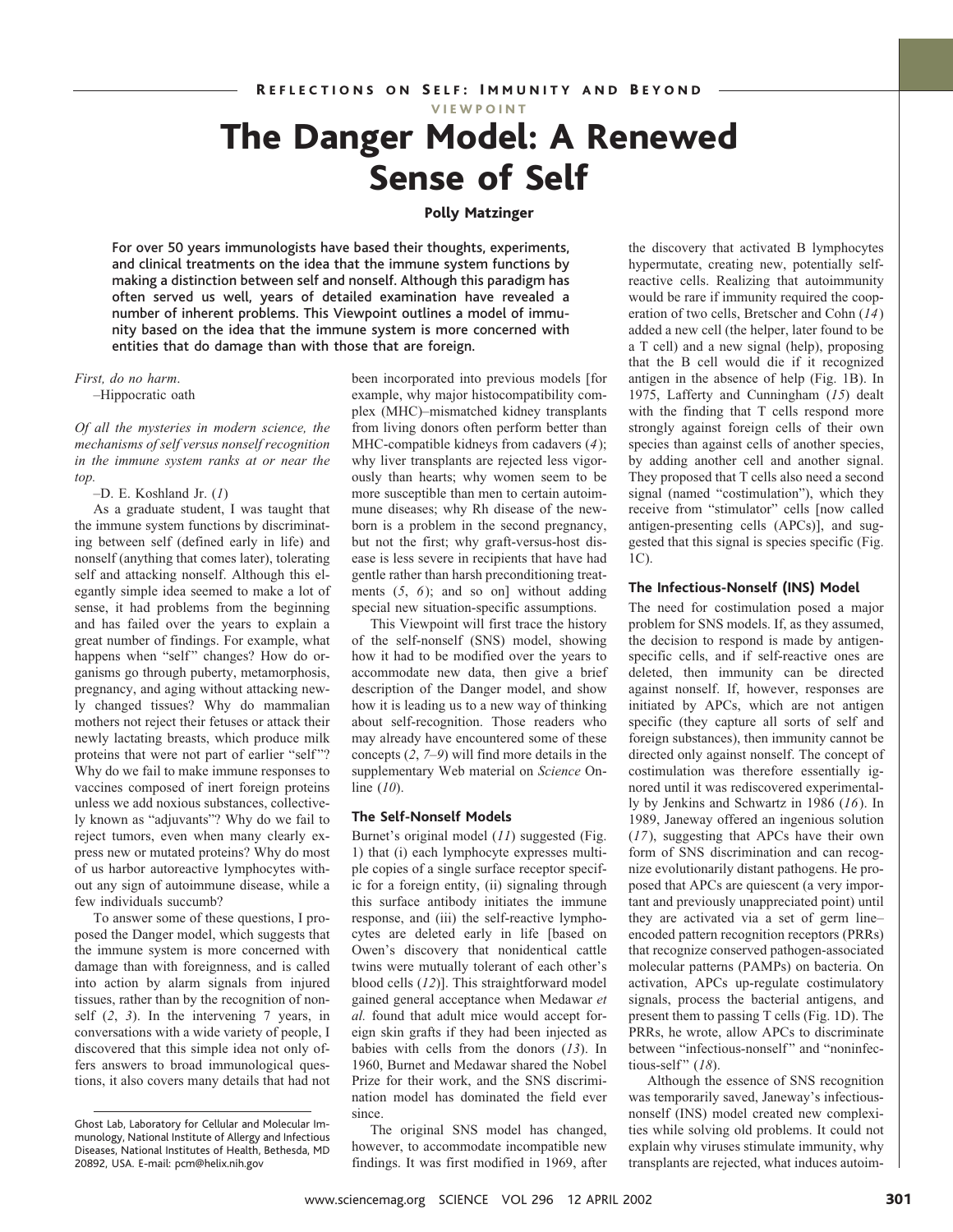munity, why tumors are sometimes spontaneously rejected, or how nonbacterial adjuvants, such as alum, work. Over the years, Janeway's model has been modified to account for some of these issues (see Viewpoint by Medzhitov and Janeway in this issue) (*19*), suggesting, for example, that viral double-stranded mRNA is a signature of foreignness. What then of viruses that do not generate double-stranded RNA, adjuvants that do not incorporate bacterial products, transplants, and autoimmunity? Even with all of the modifications that SNS/INS models have undergone over the years, they still have difficulty with some of these fundamental processes.

### **The Danger Model**

Standing on the shoulders of the SNS models, the Danger model added another layer of cells and signals (*2*), proposing that APCs are activated by danger/alarm signals from injured cells, such as those exposed to pathogens, toxins, mechanical damage, and so forth (Fig. 1e). Although purely theoretical at the time (*20*), many alarm signals have since been empirically revealed (*9*). Alarm signals can be constitutive or inducible, intracellular or secreted, or even a part of the extracellular matrix. Because cells dying by normal programmed processes are usually scavenged before they disintegrate, whereas cells that die necrotically release their contents, any intracellular product could potentially be a danger signal when released. Inducible alarm signals could include any substance made, or modified, by distressed or injured cells. The important feature is that danger/alarm signals should not be sent by healthy cells or by cells undergoing normal physiological deaths.

Although this may seem to be just one more step down the path of slowly increasingly complex cellular interactions, this small step drops us off a cliff, landing us in a totally different viewpoint, in which the "foreignness" of a pathogen is not the important feature that triggers a response, and "self-ness" is no guarantee of tolerance. The surprising explanatory and predictive power of this model provides insight into many of the things that the immune system does right, as well as many of the things it seems to get wrong (*21*).

## **Danger Signals: Common Ground for the INS and Danger Models?**

Although they differ greatly in detail, both the INS and the Danger models assume that resting APCs can be activated by signals from their immediate environment. The INS model has found support in the recent discovery of the evolutionarily conserved membranebound Toll-like receptors (TLRs), which act as PRRs for components of bacteria and fungi, and initiate immune responses in organisms as distant as flies and mammals (*22*–*26*). There are presently 10 known mammalian TLRs, which bind a wide range of biological molecules and awaken resting APCs (*27*).

The Danger model has been supported by the discovery of endogenous, nonforeign alarm signals (*9*), including mammalian DNA (*28*), RNA, heat shock proteins (Hsps), interferon- $\alpha$ 

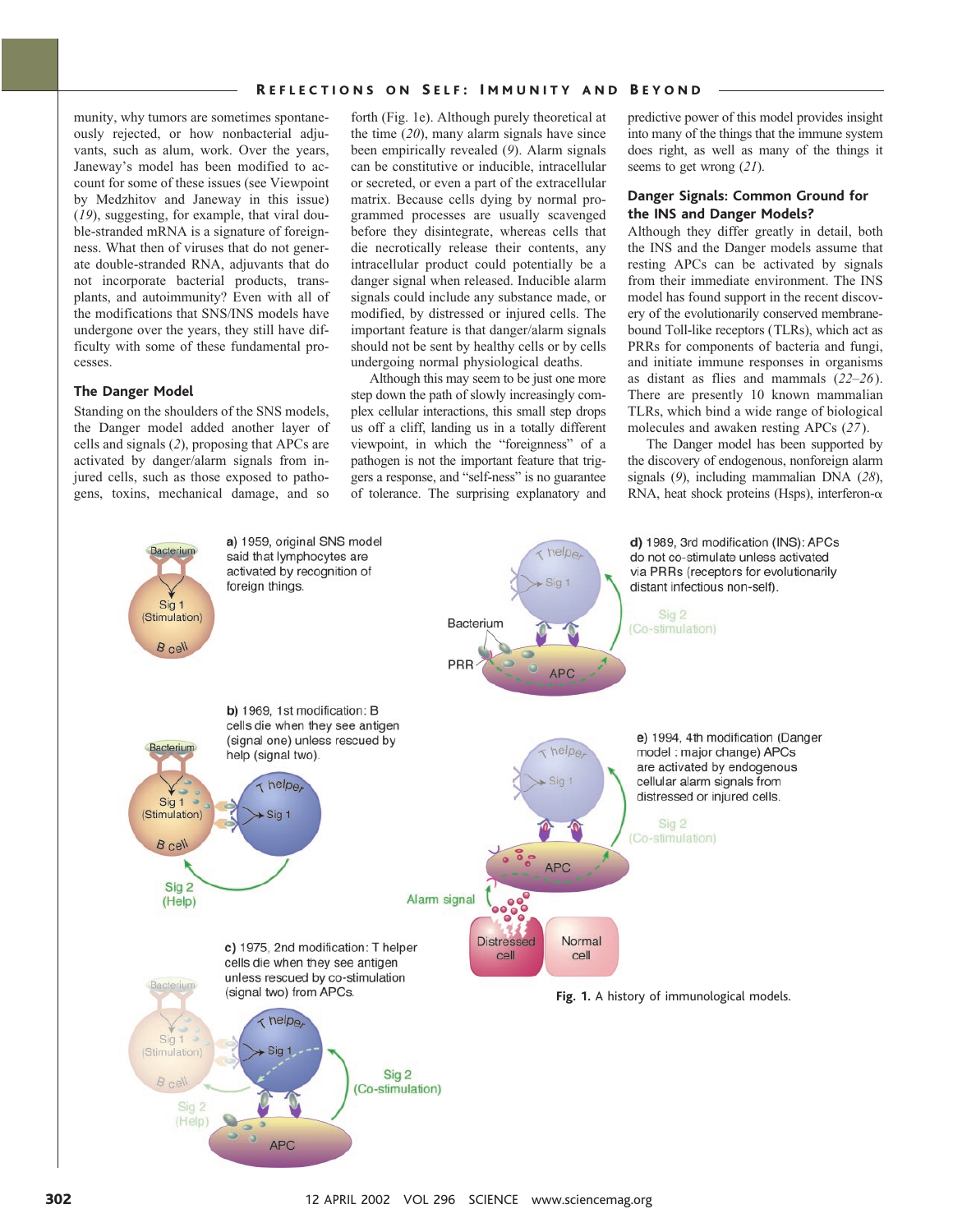(an inducible protein often made by virus-infected cells), interleukin-1 $\beta$ , CD40-L (a surface molecule on activated platelets and activated T cells), and breakdown products of hyaluron (made when vessels are damaged).

There is no reason why APCs should not respond to both endogenous and exogenous signals. Vertebrates and bacteria have shared eons of evolutionary time and space, and thus receptors for endogenous and exogenous signals may have evolved simultaneously. Indeed, there is evidence that these receptors are often the same molecules. For example, TLR4 is a receptor for the bacterial product lipopolysaccharide (LPS), the endogenous cellular molecule Hsp70, and the extracellular breakdown products of hyaluron; TLR2 binds bacterial lipoproteins and Hsp 60; and TLR9 binds to DNA CpG sequences (found in all living creatures). Thus, it appears that the TLRs can recognize both endogenous and exogenous molecules. The binding characteristics of a newly discovered family of intracellular proteins, called nucleotide-binding oligomerization domain (NOD) receptors, are not yet as well worked out, but it is beginning to appear that they too can respond to both injury/pathogen-related signals and normal physiological signals involved with apoptosis (*29*). Indeed, one of the puzzling features of TLRs and NODs is that each one can bind to many different kinds of molecules. How can one receptor—TLR4, for example—be spe-

**Fig. 2.** Partitioning the universe of antigens. SNS models split all antigens into two sets: self and nonself (sets a and b). The INS model divides antigens into "noninfectious self " (set a) and "infectious nonself " (set f), suggesting the existence of pathogen-associated molecular patterns (PAMPs) that are evolutionarily conserved on pathogens that are evolutionarily very distant from their hosts, and that the host APCs can therefore have germ line– encoded pattern recognition receptors (PRRs) to detect them. It tends to ignore the subsets b and f. The Danger model partitions antigens into those associated with dangerous entities or harmless ones, defincific for a bacterial LPS, cellular Hsp70 protein, and hyaluron?

One possibility is that we may be looking at the PRRs completely backwards (*7*). Perhaps PRRs have not evolved to bind to pathogens at all. Perhaps the pathogens have evolved to bind to them! Many cell surface molecules involved in normal physiological functions are targeted by pathogens. Human immunodeficiency virus, for example, binds to CD4, CCR5, and CxCR4, and *Toxoplasma* also seems to bind to CCR5 (*30*), whereas *Staphylococcus* and *Streptococcus* bind to a conserved loop on T cell receptors and to the Fc portion of antibodies. Coxsackie virus binds to intracellular cell adhesion molecule–1 (ICAM-1), rabies to N-CAM, and Epstein-Barr virus to complement receptor 2, thus activating a B cell as it enters. No one suggests that these molecules have evolved to act as receptors for pathogens. We assume instead that the pathogen's ability to bind to these molecules serves the pathogen's agenda, not ours. Similarly, the PRRs may be misnamed. For example, CD14, which recognizes apoptotic cells (*31*), has been called a PRR because it also binds to bacterial LPS (*32*). However, mice lacking CD14 resist Gramnegative bacteria more vigorously than their normal littermates (*33*), suggesting that the LPS-CD14 interaction is more favorable to the bacterium than to the host.

Thus, perhaps TLRs and NODs originally evolved as receptors for injury-related sig-



ing as dangerous anything that induces stress or nonphysiological death of a cell. Dangerous entities may be self (set c), such as mutations that lead to stress or inappropriate cell death or inefficient scavenging; or nonself, such as pathogens (set e), environmental toxins (set d), and such. Set f would contain evolutionarily distant organisms that have PAMPs, but that are not dangerous (e.g., symbiotic organisms, well-adapted viruses).

nals, and the microbes subsequently evolved mechanisms to use these receptors to enhance their own survival. From this vantage point, it may no longer be surprising that the TLRs bind to so many different kinds of molecule, as each type of pathogen will have evolved its own way of binding to a TLR.

S. Y. Seong has suggested the even more intriguing possibility (*34*) that the same alarm signals may be used by many different organisms. Because life evolved in water, any hydrophobic portion (Hyppo) of a given molecule is usually buried in the depths of that molecule, or hidden in the lipid membrane of the cell, and could act as an alarm signal if exposed (*34*). For example, the hydrophobic part of LPS is crucial for its immunostimulating properties, yet LPS is normally an integral bacterial membrane molecule and its Hyppos are hidden in the membrane. However, when released by damaged or dead bacteria, the newly exposed Hyppos could act as a bacterial alarm signal (or perhaps a type of quorum sensor (*35*), perhaps signaling the surviving bacteria to sporulate or otherwise change their behavior. Plant and animal cells also have an abundant supply of hidden Hyppos in their membranes and cytoplasm. During protein synthesis, Hsps and other chaperones bind to the Hyppos of nascent proteins to prevent their aggregation. Should a cell be disrupted, the Hyppos of both the nascent proteins and their chaperones would be exposed. Future evidence may show that our immune systems may thus be using TLRs and other receptors to respond to truly ancient multipurpose signals of distress that cross species barriers.

#### **Dangerous Self and Harmless Foreign: The Uncommon Ground Between the Two Models**

Although the INS version of the SNS models and the Danger model have some common features, their basic assumptions about what initiates immunity are fundamentally different. Is it microbial nonself or is it danger? As nonself is sometimes dangerous, the definitions overlap, but they are not identical (Fig. 2). For dangerous foreign pathogens (Fig. 2, sets d and e) or harmless self (Fig. 2, set a), the two models make the same predictions. However, some things (Fig. 2, sets b and f) are foreign but harmless (e.g., fetuses), whereas others (Fig. 2, set c) are self but harmful (e.g., some mutations). For these entities lying outside the overlapping sets, the INS and Danger models make different predictions, and these are therefore the interesting test cases. Below I will briefly cover a few of these (*10*).

Foreign entities that are not associated with microbes include transplants and fetuses. Why should the former be rejected and the latter not? Although the INS model would suggest that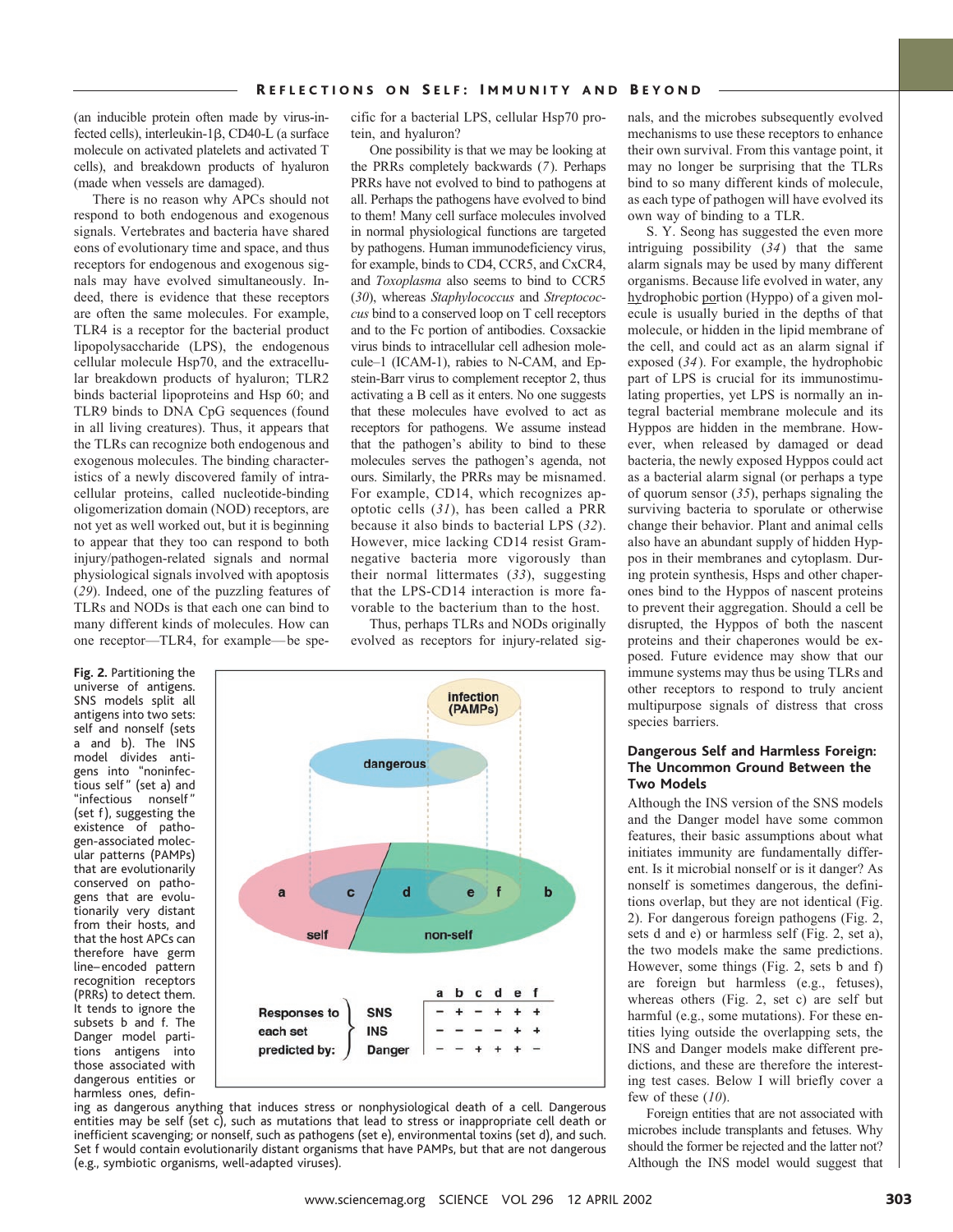neither should be rejected because they are not associated with microbial stimulators, and the old SNS models would suggest that both should be rejected because they are nonself, the Danger model suggests that healthy fetuses should not be rejected because they do not send alarm signals. Transplants, however, cannot be performed without surgical and/or ischemic damage. Thus, to induce the acceptance of transplants without lifelong immunosuppression, we should mimic the body's own way of inducing tolerance, i.e., by blocking the endogenous alarm and/or costimulatory signals. Most of the current immunosuppressive drug protocols endeavor to block Signal One (antigen recognition). Although this effectively blindfolds the lymphocytes, it also prevents them from becoming tolerant, and consequently the drugs must be given for life. In contrast, studies in rodents and monkeys (*36*–*38*) have shown that short-term treatment with costimulation blockers, or blockers of alarm signaling (*39*), can lead to long-term graft acceptance in the absence of long-term immunosuppression. Perhaps the lower extent of damage can explain why kidneys from living donors are accepted more easily than those from cadavers (*4*). Similarly, fetuses should not elicit immunity, in spite of being foreign, as long as they are healthy and do not send alarm signals (*10*).

Tumors are entities for which both the INS and the Danger models have the same prediction, namely, that tumors should not stimulate immunity, either (INS) because they are not associated with microbial stimulators, or (Danger) because they are healthy growing cells that do not send alarm signals. Thus, to eradicate a tumor, we should infect it (*40*), or cause it repeated damage to alert the local APCs [as Bill Coley did in the late 1800s (*41*, *42*)], or we should vaccinate repeatedly with a tumor vaccine that stimulates immunity.

For autoimmunity, the Danger model offers a unique suggestion that would not arise from the SNS or the INS models. Starting with the view that "bad" death or cell stress can elicit an immune response, the model suggests that some autoimmune diseases may be caused by mutations in genes governing the normal physiological death and clearance processes, or by environmental pathogens or toxins that cause cellular stress or death. In these cases, the immune system is not at fault; it is doing its job of responding to alarm signals (but, in these cases, to the detriment of the host). If we could pinpoint these mutations or environmental agents, we might be able to reduce the incidence of autoimmune diseases.

## **A Renewed Sense of Self: Expanding the Horizons of the Danger Model**

There is inherent beauty in a model that uses very few assumptions to explain a wide variety of phenomena. However, for me, the most interesting aspect of the Danger model has been a deep-rooted shift in thinking that it inspired. The shift came in two phases that abruptly expanded the model's explanatory range. Originally conceived to answer the first question the immune system must consider when faced with a potential threat—namely, whether to respond—the model now also offers a suggestion for the next question—having decided to respond, what kind of response should it make? How does the immune system know whether to generate killer T cells to eliminate a virus or immunoglobulin E (IgE) antibody to catch a worm? In immunological terms, how does it determine the effector "class" of the response?

The first shift came from the realization that the immune system may not be the ultimate controller of immunity. Like most immunologists, I had thought that immunity is controlled by the cells of the "adaptive" immune system (lymphocytes) or the more ancient "innate" immune system (such as macrophages, dendritic cells, and the complement system). I now believe that the ultimate power lies with the tissues. When healthy, tissues induce tolerance. When distressed, they stimulate immunity, and (continuing down this path) they may also determine the effector class of a response. Although it has long been thought that the effector class is tailored to the targeted pathogen (e.g., virus or worm), I now think that it is tailored to the tissue in which the response occurs.

Different tissues seem to have different means of determining the effector class of a response. For example, the class of response that occurs most often in the skin (e.g., after exposure to poison ivy, TB tests, or subcutaneous vaccinations), called "delayed type hypersensitivity" (DTH), is characterized by swelling, redness, an influx of macrophages, and the production of tumor necrosis factor (TNF) and interferon- $\gamma$  (IFN- $\gamma$ ). Unlike skin, however, both the gut and the eye can be destroyed by DTH responses, and the most common response in these organs is the production of IgA, an antibody found at high levels in tears, saliva, milk, and gut secretions. To ensure that IgA is made, and TNF and IFN- $\gamma$  are not, the cells of the anterior chamber of the eye produce vasoactive intestinal peptide (VIP) and transforming growth factor– $\beta$  (TGF- $\beta$ ), two cytokines that are also made by the gut and that promote a switch to IgA and suppress the DTH response (*43*, *44*). Thus, local tissue cells strongly influence the local immune response.

The second shift came from the realization that tossing out the idea that the immune system uses SNS discrimination to decide whether to respond leaves us free to use self-recognition in a positive way to control other aspects of the response. Many organs harbor special populations of lymphocytes that appear to be evolutionarily old, often have limited receptor diversity, and have been called "innate lymphocytes"

because they respond to stress-induced self molecules rather than to the foreign entities seen by the "adaptive" lymphocytes (*45*). These cells have no place in the SNS and INS models, and they have remained on the fringe of respectability. But, seen from the standpoint that immunity is governed by the tissues, these self-reactive cells do not seem so odd (*7*), and Bendelac calls this "autoimmunity by design" (*45*). For example, the dendritic epidermal T cells ( $\gamma \delta$  T cells) found in mouse and bovine skin all express exactly the same receptor (*46*), arise late in fetal life, and emigrate in one wave to the skin, where they settle quietly. When stimulated by the appearance of stress-induced molecules on keratinocytes (*47*), they produce epidermal cell growth factor, IL-2, and IFN- $\gamma$ . These cells are clearly not the kind of lymphocytes we are accustomed to. They seem to be there to produce cytokines that heal damaged skin by inducing cell growth and nudging local immunity toward a DTH. In human gut, T cells expressing self-reactive V<sub>06</sub> receptors also respond to stress-induced molecules (48). Many other  $\gamma \delta$  T cells may be similar, responding to endogenous stress signals rather than to foreign antigens.

T cells bearing  $\alpha/\beta$  receptors can also be usefully self-reactive. The thymus, bone marrow, and liver contain NK1 T cells specific for the ancient MHC-like molecule, CD1, which is expressed by activated but not resting APCs (*49*). Activated NK1 T cells from the thymus produce copious amounts of IL-4, a cytokine that skews local immune responses away from a DTH and toward the production of IgG1 and IgE. Furthermore, T cells specific for brain proteins can lessen the secondary damage that follows neural injury (*50*).

All of these tissue-localized cells appear to be useful self-reactive cells involved in local immunity, and there may be many other localized and/or circulating cells doing similar jobs. For example, a lot of effort has gone into the search for the foreign ligands recognized by circulating  $\gamma \delta$  T cells. After more than a decade, very few have been found, and these include such ubiquitous cellular molecules as polyprenyl pyrophosphate (*51*) and phosphorylated nucleotides (*52*).

Perhaps, if we move from the idea that every lymphocyte should be directed against non-self antigens whose appearance stimulates the response, and consider instead the possibility that immunity is controlled by an internal conversation between tissues and the cells of the immune system (*53*), we may regain a renewed sense of the self that we have lost.

#### **References and Notes**

- 1. D. E. Koshland Jr., *Science* **248**, 1273 (1990).
- 2. P. Matzinger, *Annu. Rev. Immunol.* **12**, 991 (1994.) 3. The model arose from 2 years of discussions with
- Ephraim Fuchs (*54*).
- 4. A. M. D'Alessandro *et al.*, *Surgery* **124**, 604 (1998).
- 5. P. J. Heidt, J. M. Vossen, *J. Med*. **23**, 161 (1992). 6. G. R. Hill *et al.*, *Blood* **90**, 3204 (1997).
- 7. P. Matzinger, *Semin. Imunol.* **10**, 399 (1998).